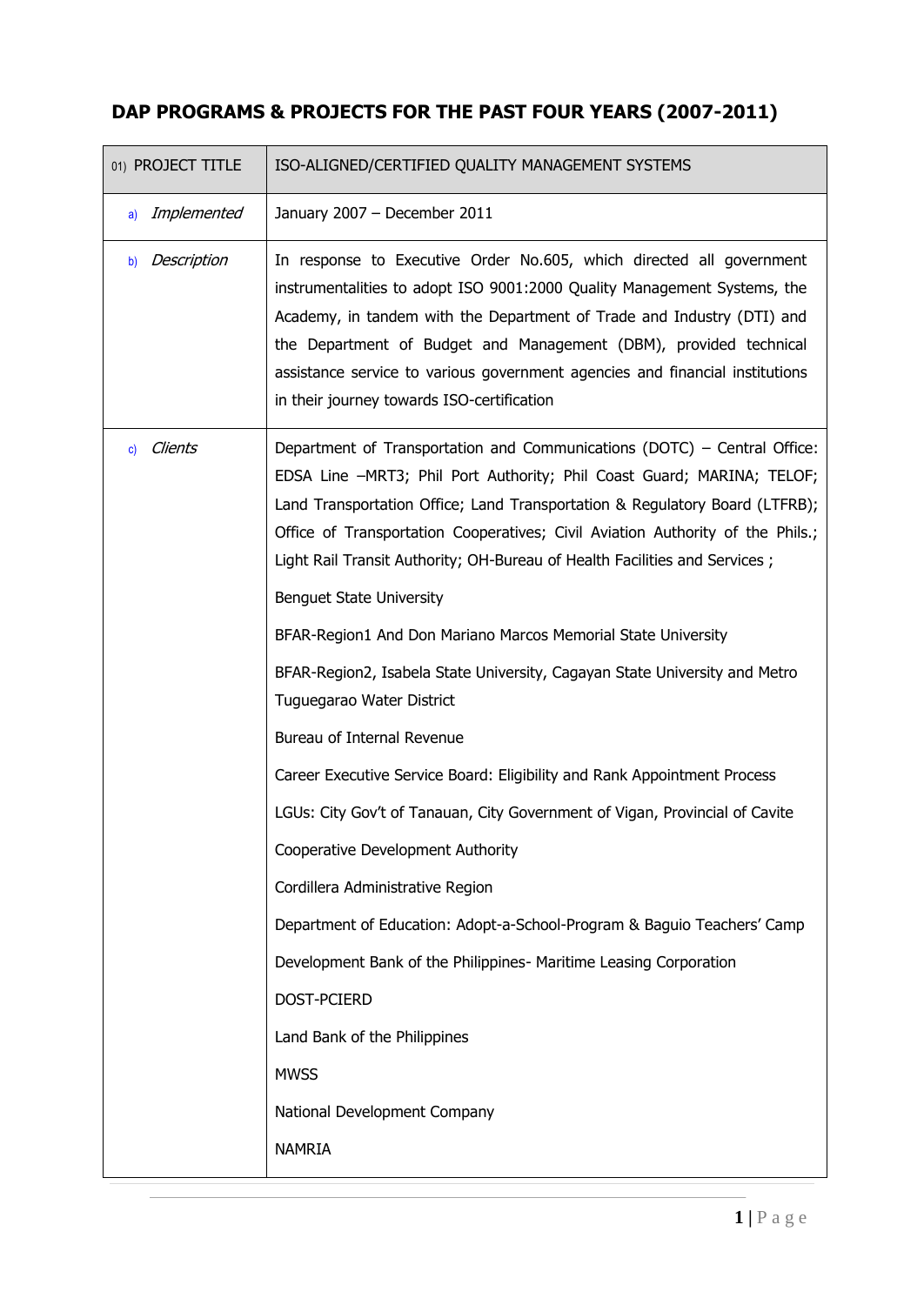|                   | Hospital and Public Health Service- Pangasinan                                                                                                                                                                                                                                                                                                                                                                                                               |
|-------------------|--------------------------------------------------------------------------------------------------------------------------------------------------------------------------------------------------------------------------------------------------------------------------------------------------------------------------------------------------------------------------------------------------------------------------------------------------------------|
|                   | National Home Mortgage Finance Corporation                                                                                                                                                                                                                                                                                                                                                                                                                   |
|                   | National Youth Commission                                                                                                                                                                                                                                                                                                                                                                                                                                    |
|                   | NEDA Region 1 and 2                                                                                                                                                                                                                                                                                                                                                                                                                                          |
|                   | Office of Government Corporate Counsel                                                                                                                                                                                                                                                                                                                                                                                                                       |
|                   | Office of the President: Completed Staff Work                                                                                                                                                                                                                                                                                                                                                                                                                |
|                   | Phil Crop Insurance Corp                                                                                                                                                                                                                                                                                                                                                                                                                                     |
|                   | Phil Economic Zone Authority                                                                                                                                                                                                                                                                                                                                                                                                                                 |
|                   | Phil Mining and Development Corporation                                                                                                                                                                                                                                                                                                                                                                                                                      |
|                   | Phil Navy Finance Center                                                                                                                                                                                                                                                                                                                                                                                                                                     |
|                   | Philippine Depositors Insurance Corporation                                                                                                                                                                                                                                                                                                                                                                                                                  |
|                   | Philippine Economic Zone Authority                                                                                                                                                                                                                                                                                                                                                                                                                           |
|                   | Philippine Mining and Development Corporation                                                                                                                                                                                                                                                                                                                                                                                                                |
|                   | Social Security System (SSS)                                                                                                                                                                                                                                                                                                                                                                                                                                 |
|                   | Technical Education and Skills Development Authority                                                                                                                                                                                                                                                                                                                                                                                                         |
| 02) PROJECT TITLE | <b>CITIZENS' CHARTER</b>                                                                                                                                                                                                                                                                                                                                                                                                                                     |
| Implemented<br>a) | September 2008 - December 2011                                                                                                                                                                                                                                                                                                                                                                                                                               |
| b) Description    | As one of the implementing agencies for RA 9485 or Anti-Red Tape Act<br>(ARTA), the Academy, together with the Civil Service Commission (CSC), the<br>Presidential Anti-Graft Commission (PAGC), and the Office of the Ombudsman<br>(OMB), is mandated to assist government agencies, bureaus and LGUs in<br>crafting their respective service standards to be known as Citizens' Charter<br>towards improving efficiency in service delivery to the public. |
|                   | The Citizen's Charter is a public document that spells out the services<br>provided by agencies, procedures and requirements for availing these<br>services, service standards, performance guarantees and redress mechanism.                                                                                                                                                                                                                                |
| Clients<br>C)     | Bureau of Fisheries and Aquatic Resources<br>Bureau of Immigration                                                                                                                                                                                                                                                                                                                                                                                           |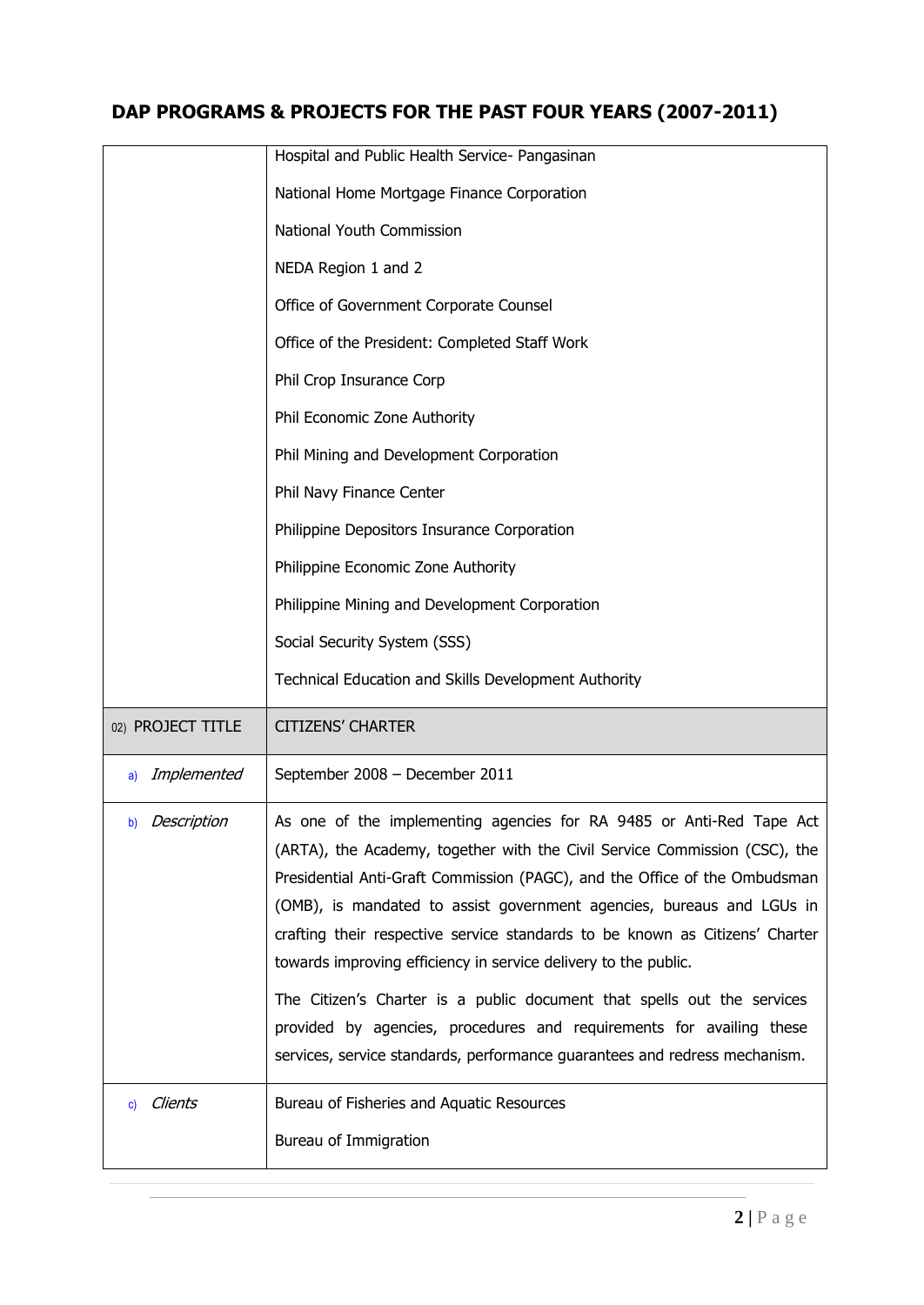|                   | Bureau of Soils and Water Management                                                                                                                                                                                                                                                                                                                                                                 |
|-------------------|------------------------------------------------------------------------------------------------------------------------------------------------------------------------------------------------------------------------------------------------------------------------------------------------------------------------------------------------------------------------------------------------------|
|                   | City Government of Naga                                                                                                                                                                                                                                                                                                                                                                              |
|                   | City Government of Pasig                                                                                                                                                                                                                                                                                                                                                                             |
|                   | City Government of San Jose                                                                                                                                                                                                                                                                                                                                                                          |
|                   | Department Of Trade and Industry                                                                                                                                                                                                                                                                                                                                                                     |
|                   | Mactan-Cebu International Airport Authority                                                                                                                                                                                                                                                                                                                                                          |
|                   | Municipal Government of San Isidro                                                                                                                                                                                                                                                                                                                                                                   |
|                   | National Meat Inspection Service                                                                                                                                                                                                                                                                                                                                                                     |
|                   | National Telecommunications Commission                                                                                                                                                                                                                                                                                                                                                               |
|                   | Philippine Deposit Insurance Corporation                                                                                                                                                                                                                                                                                                                                                             |
|                   | Presidential Anti-Graft and Commission                                                                                                                                                                                                                                                                                                                                                               |
|                   | Puerto Princesa                                                                                                                                                                                                                                                                                                                                                                                      |
|                   | Social Security System                                                                                                                                                                                                                                                                                                                                                                               |
|                   | Training workshops for some 668 participants from 156 government agencies                                                                                                                                                                                                                                                                                                                            |
|                   | and local government units                                                                                                                                                                                                                                                                                                                                                                           |
|                   |                                                                                                                                                                                                                                                                                                                                                                                                      |
| 03) PROJECT TITLE | TRAINING ON THE PHIL BIDDING DOCUMENTS (RA9184)                                                                                                                                                                                                                                                                                                                                                      |
| Implemented<br>a) | May 2005 - December 2011                                                                                                                                                                                                                                                                                                                                                                             |
| Description<br>b) | Utilizing its role as capacity builder and pursuant to RA9184 (Government<br>Procurement Reform Act), the Academy has undertaken the conduct of<br>training on the Philippine Bidding Documents and the Generic Procurement<br>Manual. The training aims to educate participants on the salient provisions of<br>RA 9184 and its IRR, and to familiarize them on the Philippine Bidding<br>Documents |
| Clients<br>C)     | Armed Forces of the Philippines (AFP)                                                                                                                                                                                                                                                                                                                                                                |
|                   | Asset Mgt Office                                                                                                                                                                                                                                                                                                                                                                                     |
|                   | Bases Conversion and Development Authority                                                                                                                                                                                                                                                                                                                                                           |
|                   | Commission on Elections                                                                                                                                                                                                                                                                                                                                                                              |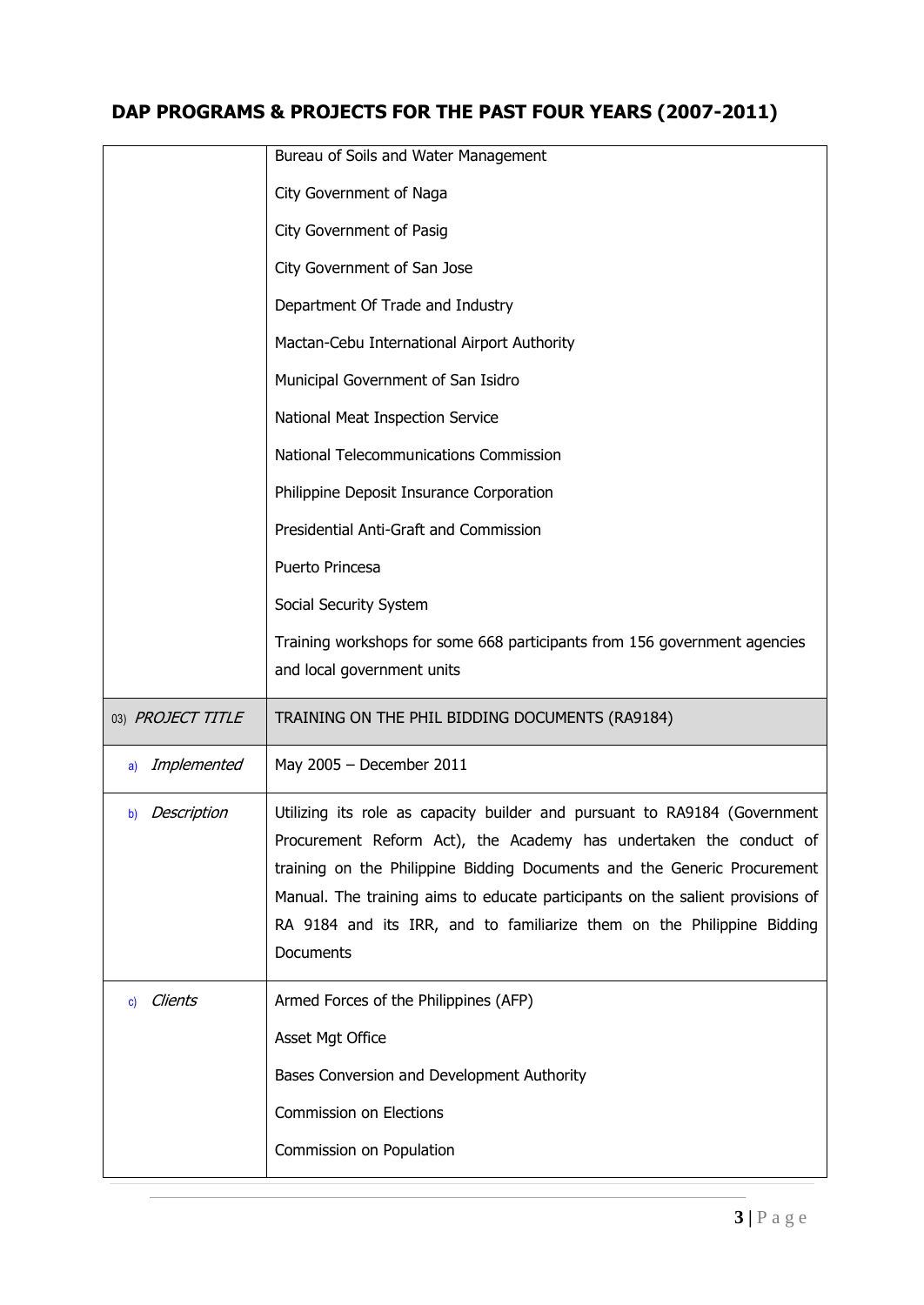|                         | Department of Education                                                                                                                                                                                                                                                                                                                                                                                                                                                                                                                                                                                                                                       |
|-------------------------|---------------------------------------------------------------------------------------------------------------------------------------------------------------------------------------------------------------------------------------------------------------------------------------------------------------------------------------------------------------------------------------------------------------------------------------------------------------------------------------------------------------------------------------------------------------------------------------------------------------------------------------------------------------|
|                         | Department of Health                                                                                                                                                                                                                                                                                                                                                                                                                                                                                                                                                                                                                                          |
|                         | Department of National Defense                                                                                                                                                                                                                                                                                                                                                                                                                                                                                                                                                                                                                                |
|                         | Department of Transportation and Communication                                                                                                                                                                                                                                                                                                                                                                                                                                                                                                                                                                                                                |
|                         | DOH-CHD - Mindanao Region                                                                                                                                                                                                                                                                                                                                                                                                                                                                                                                                                                                                                                     |
|                         | Housing and Urban Development Coordinating Council                                                                                                                                                                                                                                                                                                                                                                                                                                                                                                                                                                                                            |
|                         | National Power Corporation                                                                                                                                                                                                                                                                                                                                                                                                                                                                                                                                                                                                                                    |
|                         | National Transmission Corporation (TRANSCO)                                                                                                                                                                                                                                                                                                                                                                                                                                                                                                                                                                                                                   |
|                         | Pasig River Rehabilitation Commission (PRRC)                                                                                                                                                                                                                                                                                                                                                                                                                                                                                                                                                                                                                  |
|                         | Phil Health Insurance Corp                                                                                                                                                                                                                                                                                                                                                                                                                                                                                                                                                                                                                                    |
|                         | Philippine Deposit Insurance Corporation                                                                                                                                                                                                                                                                                                                                                                                                                                                                                                                                                                                                                      |
|                         | Philippine National Police (PNP)                                                                                                                                                                                                                                                                                                                                                                                                                                                                                                                                                                                                                              |
|                         | Phil National Oil Company                                                                                                                                                                                                                                                                                                                                                                                                                                                                                                                                                                                                                                     |
|                         | Philippine Navy (PN)                                                                                                                                                                                                                                                                                                                                                                                                                                                                                                                                                                                                                                          |
|                         | Social Security System (SSS) Batch 1 -5                                                                                                                                                                                                                                                                                                                                                                                                                                                                                                                                                                                                                       |
|                         | Technical Education and Skills Development Authority                                                                                                                                                                                                                                                                                                                                                                                                                                                                                                                                                                                                          |
| 04) PROJECT TITLE       | INTEGRITY DEVELOPMENT REVIEW                                                                                                                                                                                                                                                                                                                                                                                                                                                                                                                                                                                                                                  |
| Implemented<br>a)       | January 2004 - December 2011                                                                                                                                                                                                                                                                                                                                                                                                                                                                                                                                                                                                                                  |
| Description<br>b)       | The program entails a systematic diagnosis of the corruption resistance<br>mechanisms in place in an agency and its vulnerabilities to corruption with the<br>end in view of recommending the adoption and installation of appropriate<br>policy, systems, and mechanisms to promote transparency and accountability.<br>Aimed at building institutional foundations to prevent corruption before it<br>occurs and determining the susceptibility of agency systems to corruption and<br>adequacy of safeguards to forestall wrongdoings, the program has continued<br>to pursue in 2007 the second cycle of the Review in collaboration with the EC-<br>OMB. |
| Clients<br>$\mathsf{c}$ | Armed Forces of the Philippines                                                                                                                                                                                                                                                                                                                                                                                                                                                                                                                                                                                                                               |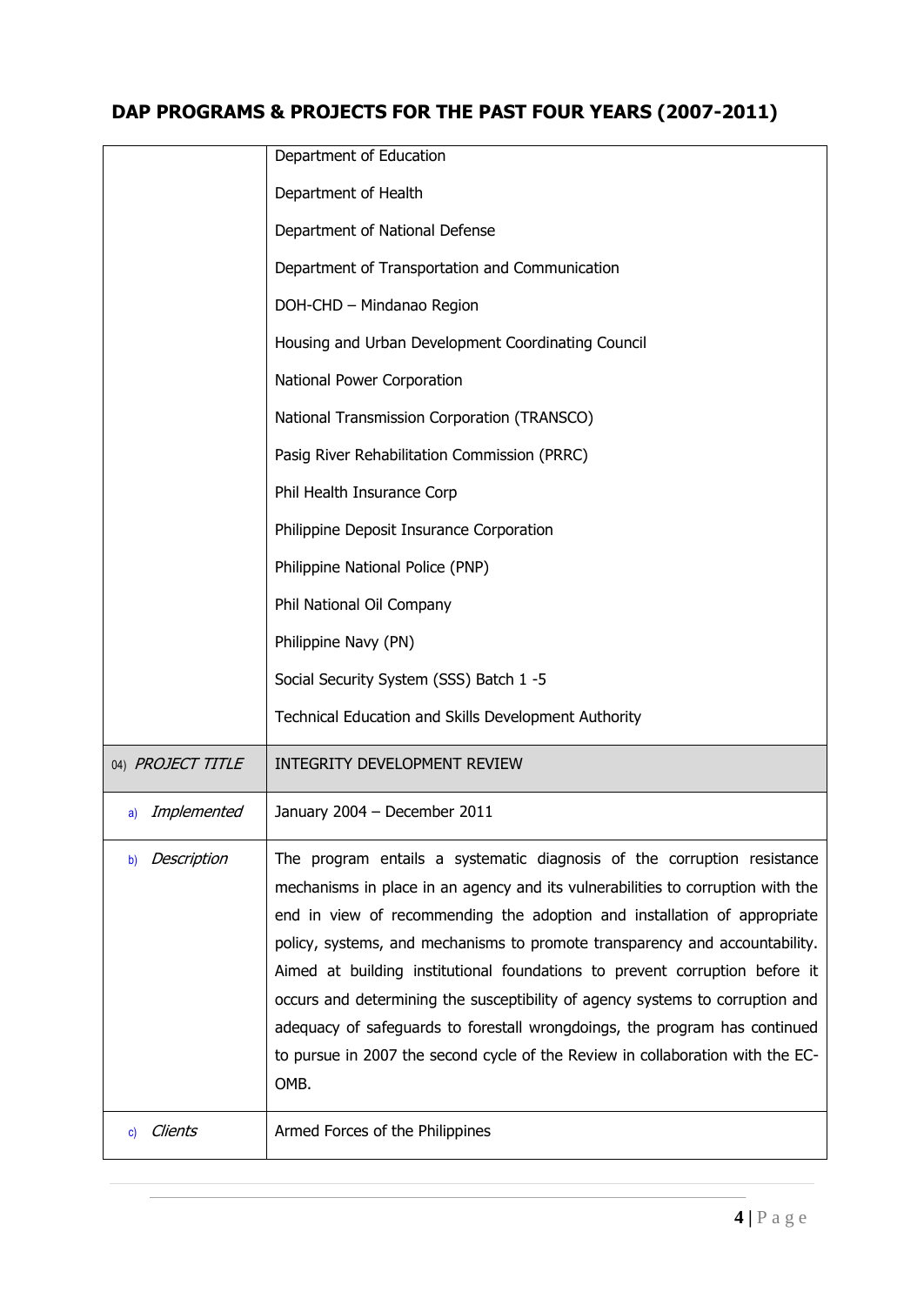|                   | <b>Bureau of Corrections</b>                                                                                                                                                                                                                                                                                                                                                                                                                                                                                                                                                     |
|-------------------|----------------------------------------------------------------------------------------------------------------------------------------------------------------------------------------------------------------------------------------------------------------------------------------------------------------------------------------------------------------------------------------------------------------------------------------------------------------------------------------------------------------------------------------------------------------------------------|
|                   | <b>Bureau of Customs</b>                                                                                                                                                                                                                                                                                                                                                                                                                                                                                                                                                         |
|                   | <b>Bureau of Fire Protection</b>                                                                                                                                                                                                                                                                                                                                                                                                                                                                                                                                                 |
|                   | Bureau of Internal Review                                                                                                                                                                                                                                                                                                                                                                                                                                                                                                                                                        |
|                   | Department of Agrarian Reform                                                                                                                                                                                                                                                                                                                                                                                                                                                                                                                                                    |
|                   | Department of Environment and Natural Resources                                                                                                                                                                                                                                                                                                                                                                                                                                                                                                                                  |
|                   | Department of Health                                                                                                                                                                                                                                                                                                                                                                                                                                                                                                                                                             |
|                   | Department of Public Works and Highways                                                                                                                                                                                                                                                                                                                                                                                                                                                                                                                                          |
|                   | Land Bank of the Phils                                                                                                                                                                                                                                                                                                                                                                                                                                                                                                                                                           |
|                   | Land Registration Authority                                                                                                                                                                                                                                                                                                                                                                                                                                                                                                                                                      |
|                   | Land Transportation Office                                                                                                                                                                                                                                                                                                                                                                                                                                                                                                                                                       |
|                   | LGUs: Laoag; Sorsogon; Digos; Bacolod; Dumaguete; Iligan                                                                                                                                                                                                                                                                                                                                                                                                                                                                                                                         |
|                   | <b>Light Rail Transit Authority</b>                                                                                                                                                                                                                                                                                                                                                                                                                                                                                                                                              |
|                   | National Irrigation Authority                                                                                                                                                                                                                                                                                                                                                                                                                                                                                                                                                    |
|                   | <b>Phil National Police</b>                                                                                                                                                                                                                                                                                                                                                                                                                                                                                                                                                      |
|                   | Philippine Veterans Affairs Office                                                                                                                                                                                                                                                                                                                                                                                                                                                                                                                                               |
| 05) PROJECT TITLE | PERFORMANCE GOVERNANCE SYSTEM                                                                                                                                                                                                                                                                                                                                                                                                                                                                                                                                                    |
| Implemented<br>a) | March 2010 - Dec                                                                                                                                                                                                                                                                                                                                                                                                                                                                                                                                                                 |
| Description<br>b) | The Performance Governance system (PGS), the Philippine adaptation of the<br>Balanced Scorecard model, has been mandated to for institutionalization in six<br>(6) pre-identified NGAs (DOH, DepED, DOTC, DPWH, BIR and PNP) by the<br>Office of the Executive Secretary through a memorandum issued on 1 March<br>2010. This initiative is the continuation of the reforms under the Philippines'<br>Policy Improvement processes (PIPs) which, in turn, are being undertaken to<br>meet the Compact Eligibility requirements of the Millennium Challenge<br>Corporation (MCC). |
| Clients<br>C)     | • Of the 1 <sup>st</sup> Batch of Agencies (DPWH, DOH, DOTC, PNP, BIR, DepEd) to be<br>covered by PGS, only PNP and BIR were able to successfully complied with                                                                                                                                                                                                                                                                                                                                                                                                                  |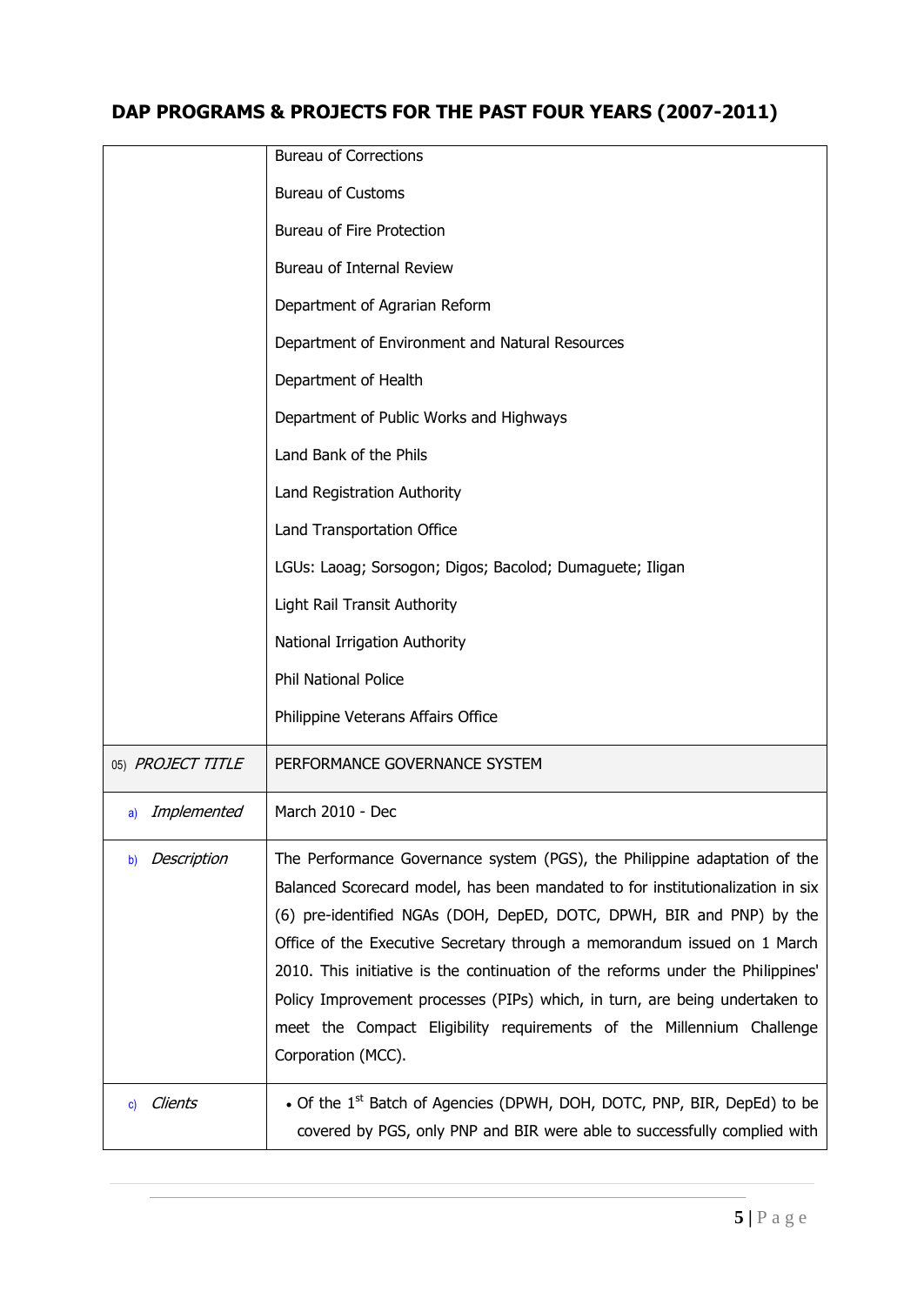|                   | the PGS Initiation Stage $(1st stage)$ and passed the Revalida.                                                                                                                                                                                           |
|-------------------|-----------------------------------------------------------------------------------------------------------------------------------------------------------------------------------------------------------------------------------------------------------|
|                   | • Of the 1 <sup>st</sup> Batch of Agencies, only DOH so far is in the process of the PGS<br>Compliance Stage (2 <sup>nd</sup> stage).                                                                                                                     |
|                   | • Of the 2 <sup>nd</sup> Batch of Agencies ( DND, DSWD, PMS, NEDA, DBM, BOC, CSC,<br>DAP), only DAP and DSWD were able to successfully complied with the PGS                                                                                              |
| 06) PROJECT TITLE | NATIONAL GUIDELINES ON INTERNAL CONTROL SYSTEMS (NGICS)                                                                                                                                                                                                   |
| Implemented<br>a) | September 2009 - July 2010                                                                                                                                                                                                                                |
| Description<br>b) | NGICS was formulated to consolidate existing laws, rules and regulations on<br>internal control in one document to guide agencies in designing, installing,<br>implementing and monitoring their respective internal control systems.                     |
|                   | Likewise, the Academy has been identified as the local institutional partner of<br>the Queensland University of Technology for the reform assistance on<br>Strengthening of the Internal Control and Internal Audit Systems in the DPWH<br>and the DepEd. |
| Clients<br>C)     | Department of Budget Management (DBM)                                                                                                                                                                                                                     |
|                   | Office of the President's Internal Audit Office (OP-IAO)                                                                                                                                                                                                  |
|                   | Department of Public Works and Highways                                                                                                                                                                                                                   |
| 07) PROJECT TITLE | GRADUATE CERTIFICATE COURSE ON CORRUPTION PREVENTION                                                                                                                                                                                                      |
| Implemented<br>a) | July 2007 - December 2011                                                                                                                                                                                                                                 |
| Description<br>b) | The project aimed at providing professionals with the necessary knowledge<br>and skills and prompt attitudinal change to enable them to develop and<br>implement corruption prevention reforms within their respective agencies                           |
| Clients<br>C)     | Batch 1<br>1)                                                                                                                                                                                                                                             |
|                   | 3 DSWD, 2 DPWH, 1 DOH-CHD 4A, 2 DILG, 1 BOC, 1 NAPC, 1 DENR,<br>1 PNP, 1 PAGC                                                                                                                                                                             |
|                   | Batch 2<br>2)                                                                                                                                                                                                                                             |
|                   | 1 DOH, 3 PCUP, 2 PAGASA, 1 DPWH, 2 DAR, 1 NEDA, 1 TAPI-DOST,<br>1 BI, 1 AFP                                                                                                                                                                               |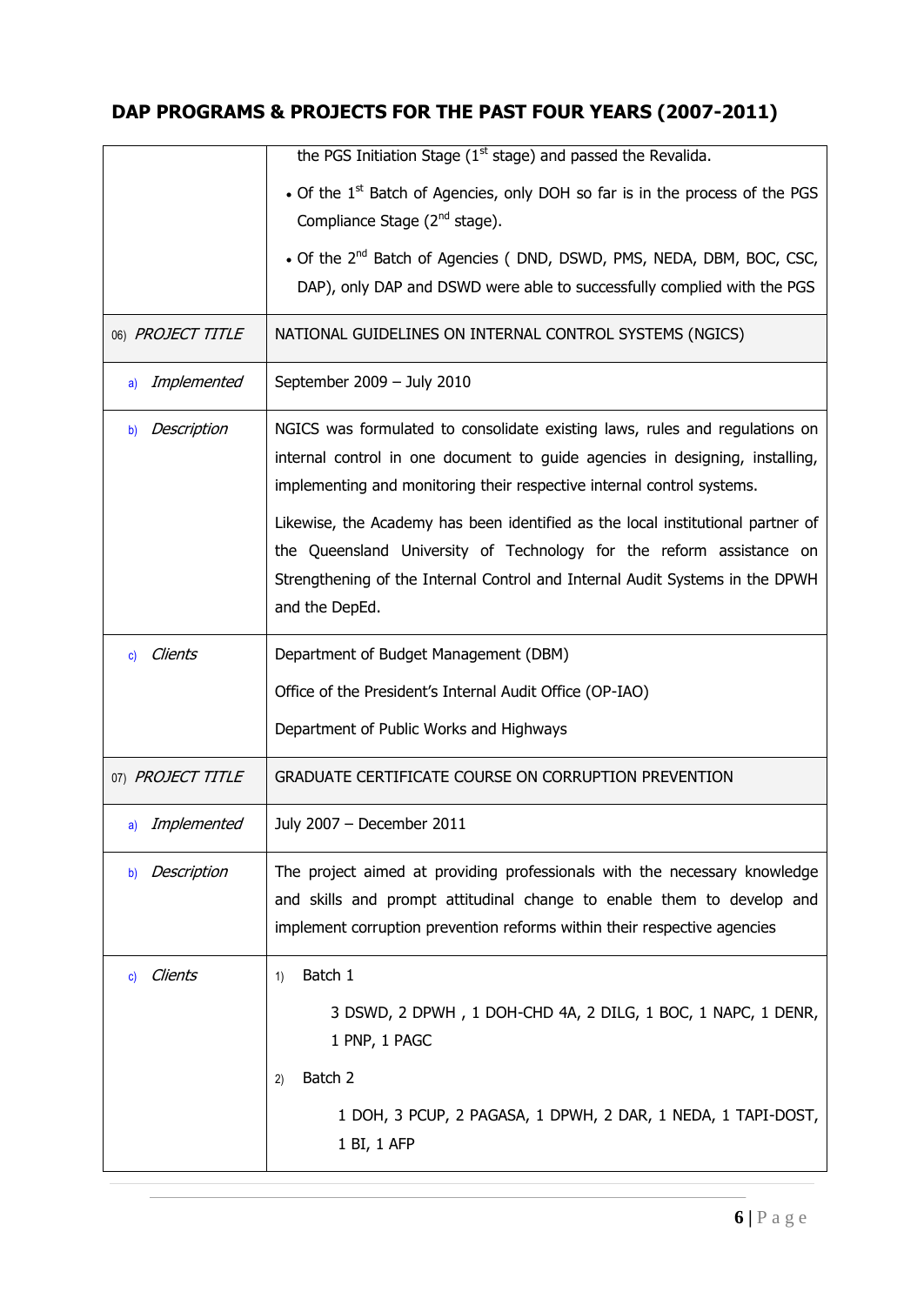|                   | Batch 3<br>3)                                                                                                                                                                                                                                                                                                                                                                                                                                                                                                                                                                                                                                                                        |
|-------------------|--------------------------------------------------------------------------------------------------------------------------------------------------------------------------------------------------------------------------------------------------------------------------------------------------------------------------------------------------------------------------------------------------------------------------------------------------------------------------------------------------------------------------------------------------------------------------------------------------------------------------------------------------------------------------------------|
|                   | 1 DENR-PRRC, 1 LTO-Reg. 8, 1 Commission on the Settlement of Land<br>Problems, 1 Intramuros Admin, 1 DENR-PAWB, 1 FMB, 1 LTO-Reg.1, 1<br>DepEd, 1 CDA, 1 DOH, 1 PRA, 1 Quendan & Rural Credit Guarantee<br>Corp.<br>Batch 4<br>4)<br>1 BJMP, 1 DAR, 1 DA, 1 DSWD, 1 DoT, 1 DBP, 1 NBN, 1 NBI, 2<br>NEDA, 1 NYC, 1, Parole and Probation Administration – DOJ, 1<br>PAF, 1 Philippine Children's Medical Center, 1 Philippine High<br>School for the Arts, 1 Radio TV-Malacañang, 1 SBMA, 1 Sugar<br>Regulatory Administration                                                                                                                                                        |
| 08) PROJECT TITLE | K-AGRINET PROGRAM                                                                                                                                                                                                                                                                                                                                                                                                                                                                                                                                                                                                                                                                    |
| Implemented<br>a) | January 2005 - December 2009                                                                                                                                                                                                                                                                                                                                                                                                                                                                                                                                                                                                                                                         |
| Description<br>b) | The K-Agrinet program involved capability building, advocacy /promotion and<br>consultancy. It is geared towards creating a modernized and socially equitable<br>agriculture and fisheries sector by improving access to information and modern<br>indigenous technologies through the use of Information<br>and<br>and<br>Communications Technology (ICT). It also aims to improve the status and<br>raise the quality of life of rural farmers/fisher folk and their families in the<br>context of a well-informed, information-driven and digitally connected<br>agriculture and fisheries sector through a shift from a traditional to a<br>knowledge-intensive farm management. |
| Clients<br>C)     | Farmers and agriculture worker                                                                                                                                                                                                                                                                                                                                                                                                                                                                                                                                                                                                                                                       |
| 09) PROJECT TITLE | THE AURORA E-VILLAGE PROJECT-2010                                                                                                                                                                                                                                                                                                                                                                                                                                                                                                                                                                                                                                                    |
| Implemented<br>a) | January 2009 - December 2011                                                                                                                                                                                                                                                                                                                                                                                                                                                                                                                                                                                                                                                         |
| Description<br>b) | The Aurora e-village Project started with the basic idea of integrating ICT as<br>part of a rural community's life, to improve access to information, enhance<br>productivity, increase family income and improve quality of life in general. For<br>its first year of implementation, the project came up with the following<br>outputs: Aurora e-Village Network Design, approved e-Village Sites for Phase 1                                                                                                                                                                                                                                                                      |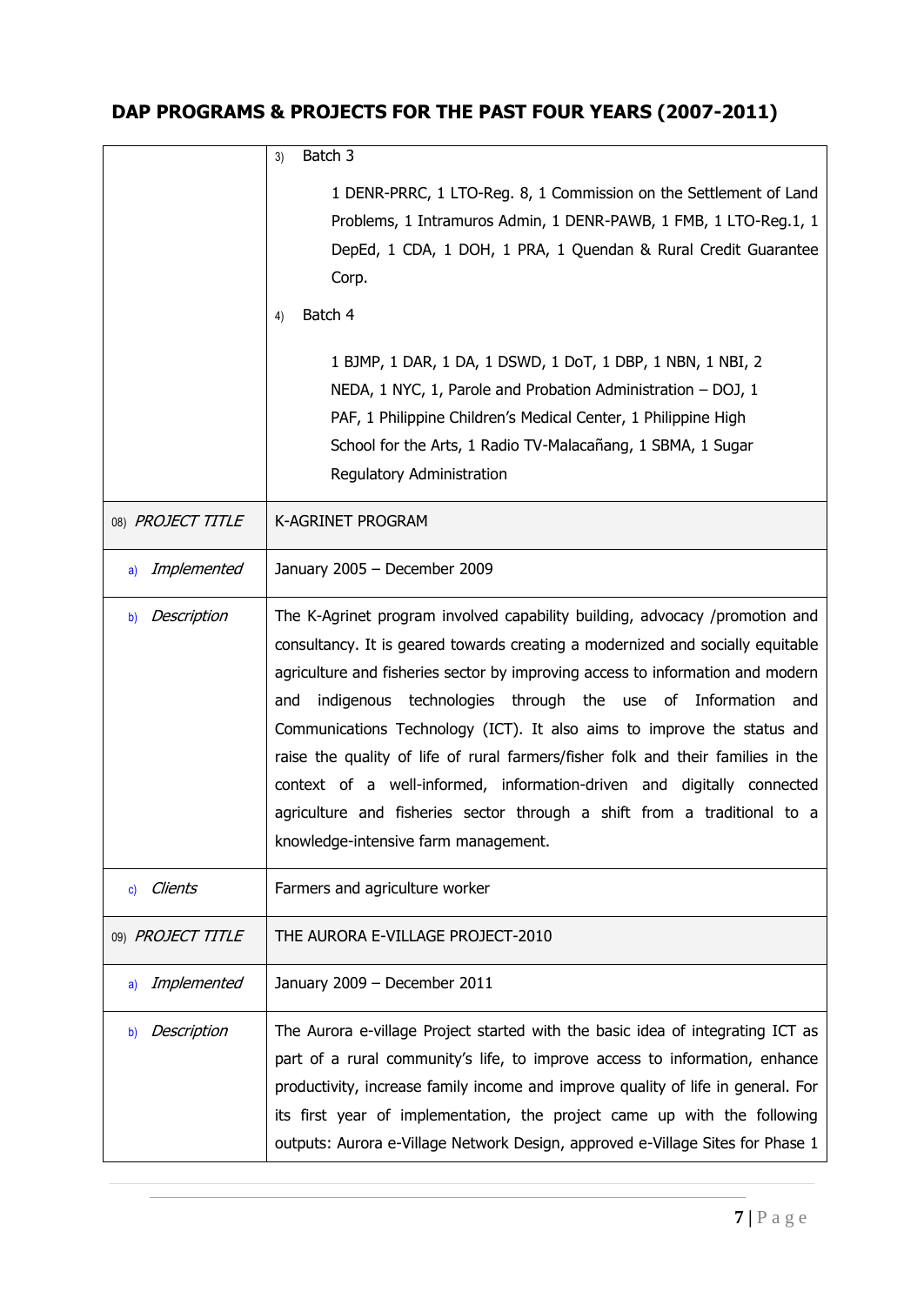|                         | (Resolution 001 Series of 2009), Aurora e-Village Website, and a training<br>module on Information Mediation, among others.                                                                                                                                                                                                                                                                                                                                                                                                                                                                                                                                     |
|-------------------------|-----------------------------------------------------------------------------------------------------------------------------------------------------------------------------------------------------------------------------------------------------------------------------------------------------------------------------------------------------------------------------------------------------------------------------------------------------------------------------------------------------------------------------------------------------------------------------------------------------------------------------------------------------------------|
| <b>Clients</b><br>c)    | Aurora Province                                                                                                                                                                                                                                                                                                                                                                                                                                                                                                                                                                                                                                                 |
| 10) PROJECT TITLE       | KNOWLEDGE MANAGEMENT DEMONSTRATION PROJECTS AND BEST<br>PRACTICE EXCHANGE                                                                                                                                                                                                                                                                                                                                                                                                                                                                                                                                                                                       |
| Implemented<br>a)       | July 2008 - December 2009                                                                                                                                                                                                                                                                                                                                                                                                                                                                                                                                                                                                                                       |
| Description<br>b)       | Development of Demonstration Companies on Knowledge Management<br>a.<br>aimed at developing a model SME and showcasing KM implementation in<br>simplified and practical manner for replication in other SMEs. Moonbake,<br>Inc. was chosen as a demonstration company on KM with technical<br>assistance from DAP and APO. Moonbake's experience and benefits from<br>KM implementation, were shared with 95 organizations, 79 of which are<br>SMEs, through a workshop organized by DAP and APO in October.<br>The Documentation of Exemplary Health Practices among LGUs as a<br>b.<br>strategy for adoption and replication of best practices in other LGUs. |
| Clients<br>$\mathbf{c}$ | Moonbake, Inc.<br>95 Private Organizations, 79 of which are SMEs attended the sharing session                                                                                                                                                                                                                                                                                                                                                                                                                                                                                                                                                                   |
| 11) PROJECT TITLE       | 5TH ECO-PRODUCTS INTERNATIONAL FAIR AND CONFERENCE (EPIF)                                                                                                                                                                                                                                                                                                                                                                                                                                                                                                                                                                                                       |
| Implemented<br>a)       | March 19-22 2009                                                                                                                                                                                                                                                                                                                                                                                                                                                                                                                                                                                                                                                |
| Description<br>b)       | The Philippines hosted the Eco-Products International Fair (EPIF), an annual<br>event sponsored by the Asian Productivity Organization (APO), with DAP as the<br>lead local organizer. Despite the global crisis, the Philippines gathered a total<br>number of 131 exhibitors, which is 45 percent above the previous four-year<br>average. The Philippines attracted 83,469 visitors which is 96 percent above<br>the previous four-year average attendance for the EPIF of 42,489 visitors and<br>exceeded the all Philippine event benchmark of 50,000 visitors by 67 percent.                                                                              |
| Clients<br>C)           | 131 public and private exhibitors organizations                                                                                                                                                                                                                                                                                                                                                                                                                                                                                                                                                                                                                 |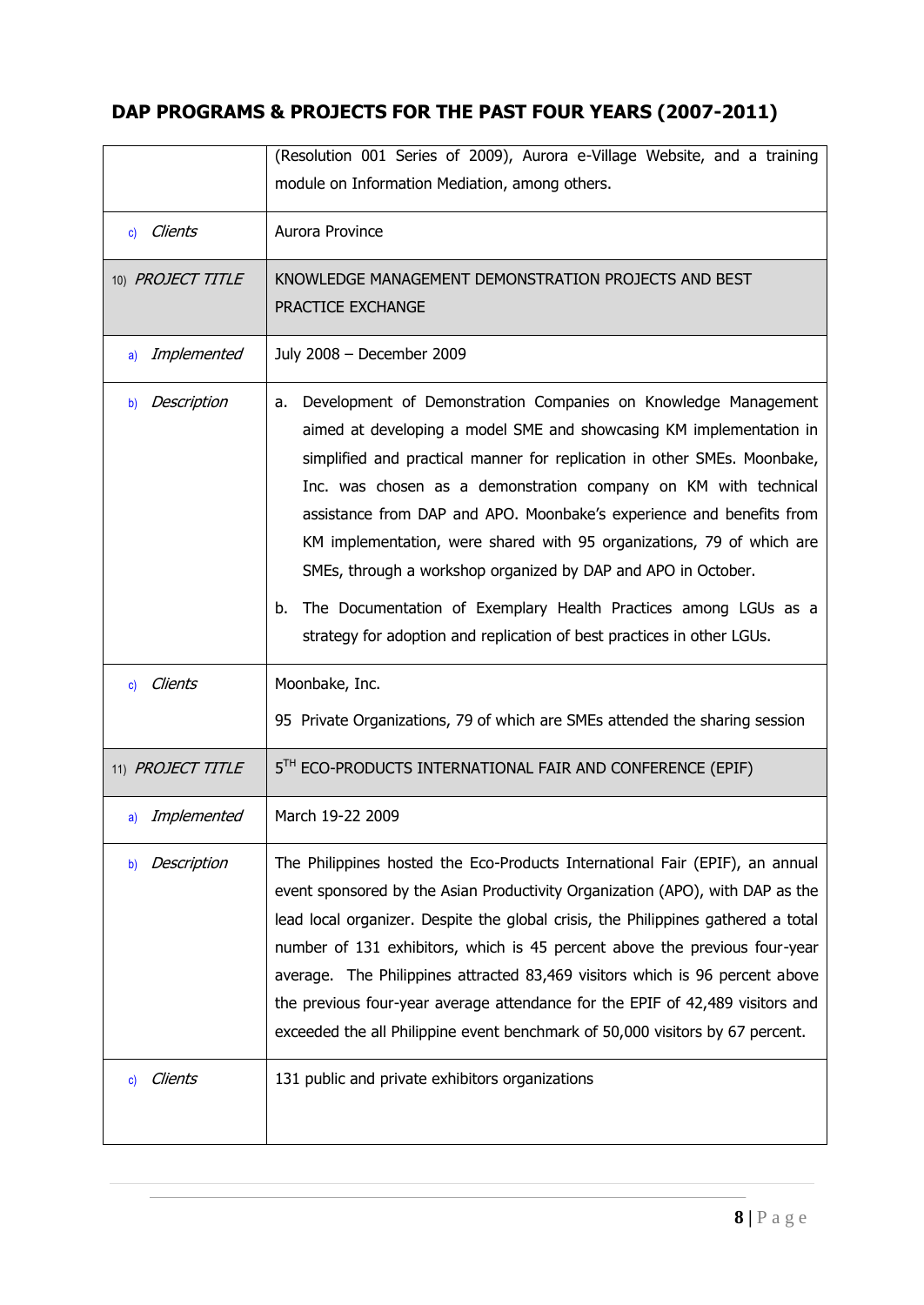| 12) PROJECT TITLE | MASTER IN PUBLIC MANAGEMENT MAJOR IN DEVELOPMENT AND SECURITY                                                                                                                                                                                       |
|-------------------|-----------------------------------------------------------------------------------------------------------------------------------------------------------------------------------------------------------------------------------------------------|
| Implemented<br>a) | July 2009 - December 2011                                                                                                                                                                                                                           |
| Description<br>b) | It is a joint program of the DAP and the National Security Council. It is crafted<br>as a twinning program for the mandatory mid career course of AFP officers<br>before they are promoted to "06" position.                                        |
| Clients<br>C)     | 175 Armed Forces of the Philippines<br>Philippines Army (PA)<br>Philippine Navy (PN)<br>Philippine Air Forces (PAF)                                                                                                                                 |
| 13) PROJECT TITLE | FLAGSHIP COURSES ON HEALTH SECTOR REFORM AND SUSTAINABLE<br>FINANCING ( $6^{TH}$ AND $7^{TH}$ BATCH)                                                                                                                                                |
| Implemented<br>a) | April 2010 - November 2011                                                                                                                                                                                                                          |
| Description<br>b) | This is one of the DOH's strategies under its FOURmula One for Health<br>roadmap to equip participants with the knowledge and tools needed in health<br>sector reform programs.                                                                     |
| Clients<br>C)     | Department of Health (DOH)                                                                                                                                                                                                                          |
| 14) PROJECT TITLE | MASTER IN PUBLIC MANAGEMENT MAJOR IN HEALTH SYSTEMS AND<br><b>DEVELOPMENT</b>                                                                                                                                                                       |
| Implemented<br>a) | April - December 2011                                                                                                                                                                                                                               |
| Description<br>b) | This special program is designed for the Department of Health's Doctor to the<br>Barrios (DTTB) Program. It is a Continuing Medical Education (CME) which<br>aims to enhance skills for the effective performance of tasks, roles and<br>functions. |
| Clients<br>C)     | Department of Health                                                                                                                                                                                                                                |
| 15) PROJECT TITLE | <b>EXECUTIVE</b><br><b>DEVELOPMENT</b><br>PROGRAM ON<br><b>OF</b><br><b>HIGHER</b><br>MANAGEMENT<br><b>EDUCATION INSTITUTIONS -2010</b>                                                                                                             |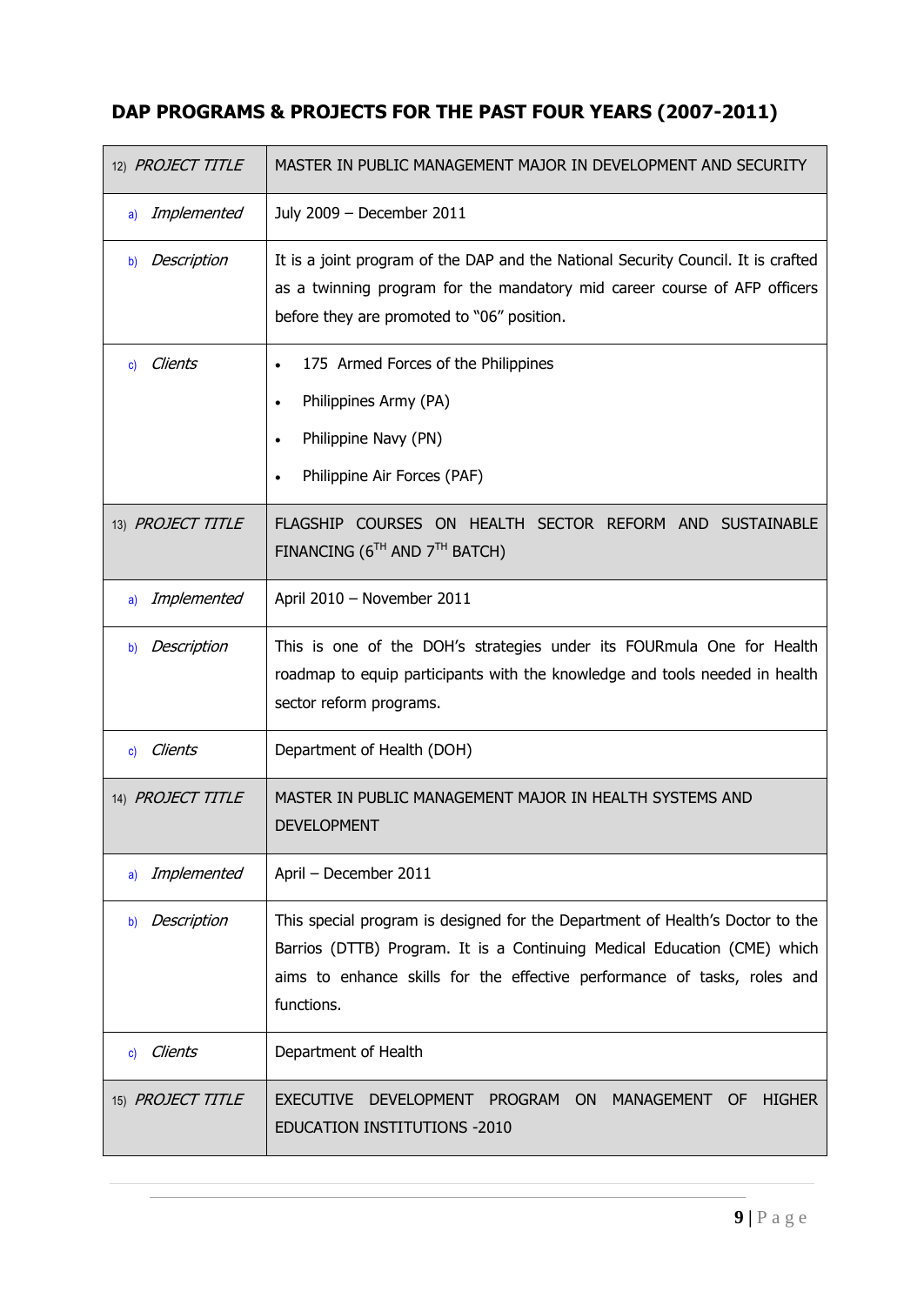| Implemented<br>a)       | October 2009 - September 2010                                                                                                                                                                                                                                                                                                                                         |
|-------------------------|-----------------------------------------------------------------------------------------------------------------------------------------------------------------------------------------------------------------------------------------------------------------------------------------------------------------------------------------------------------------------|
| Description<br>b)       | It is anchored on the Commission on Higher Education's (CHED) mandate in<br>driving and sustaining the country's growth and development through quality<br>education.<br>It intends to contribute towards the development and<br>enhancement of the core competencies of school administrators and potential<br>heads of higher education institutions.               |
| Clients<br>$\mathbf{c}$ | Commission on Higher Education                                                                                                                                                                                                                                                                                                                                        |
| 16) PROJECT TITLE       | CERTIFICATE COURSE IN DEVELOPMENT LEGISLATION-2010                                                                                                                                                                                                                                                                                                                    |
| Implemented<br>a)       | June - July 2010                                                                                                                                                                                                                                                                                                                                                      |
| Description<br>b)       | This a customized course aims to equip the participant and his congressional<br>team with technical knowledge that are essential in carrying out their tasks.                                                                                                                                                                                                         |
| Clients<br>C)           | Cong. Manny Pacquiao & staff                                                                                                                                                                                                                                                                                                                                          |
|                         | Cong. Peter M. Unabia & staff                                                                                                                                                                                                                                                                                                                                         |
| 17) PROJECT TITLE       | AGENCY PERFORMANCE EXCELLENCE (APEX)                                                                                                                                                                                                                                                                                                                                  |
| Implemented<br>a)       | November 2007 - August 2008                                                                                                                                                                                                                                                                                                                                           |
| Description<br>b)       | The project is an extensive review of the performance of agencies directly-<br>attached to the Office of the President (OP). The review of each agency was<br>based on the following parameters: major final outputs; stakeholders and<br>media<br>relations,<br>financial<br>management,<br>human<br>resources<br>resource<br>management, and corruption resistance. |
| Clients<br>$\mathbf{c}$ | DAR, DEPED, DPWH, LTO, PNP, PVAO, BOC, DENR, LTRA, BIR, DOH, LRA,<br>BFP, NIA, Phil. Navy, Bureau of Corrections, Procurement Services                                                                                                                                                                                                                                |
| 18) PROJECT TITLE       | MASTER IN PRODUCTIVITY AND QUALITY MANAGEMENT (MPQM)                                                                                                                                                                                                                                                                                                                  |
| Implemented<br>a)       | June 2007 - December 2011                                                                                                                                                                                                                                                                                                                                             |
| Description<br>b)       | The Program, aimed at developing a corps of P&Q practitioners who will<br>advocate for P&Q as a way of life at both organizational and national levels, is<br>DAP's response to the global challenge of building a culture of continuous                                                                                                                              |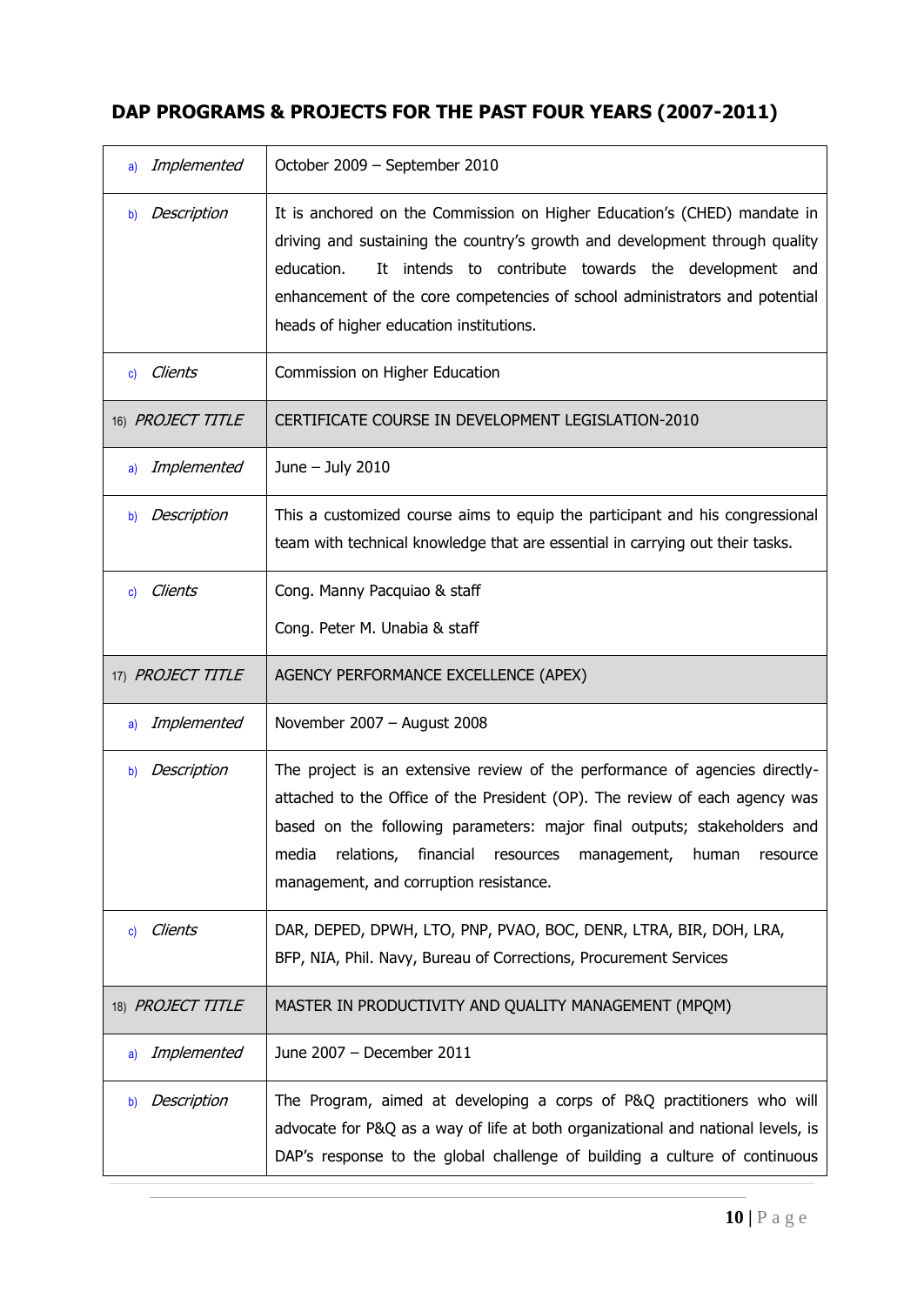|                   | improvement towards performance excellence. It has also initiated building                   |
|-------------------|----------------------------------------------------------------------------------------------|
|                   | partnerships with other institutions, sought grants and scholarships, and                    |
|                   | developed other modes of program delivery through the ladderized and                         |
|                   | distance learning approaches.                                                                |
|                   |                                                                                              |
| Clients<br>C)     | DTI, DENR, ADB, TIF, AIM, DOST-PCIERD, DOE-PNOC-EDC, BSP, CARD MRI                           |
|                   | DEVELOPMENT INSTITUTE                                                                        |
|                   |                                                                                              |
| 19) PROJECT TITLE | GOVERNMENT PERFORMANCE STRENGTHENING PROJECT                                                 |
| Implemented<br>a) | January - August 2007                                                                        |
| Description<br>b) | A project commissioned by the Office of the President of the Philippines that                |
|                   | determined the accomplishment of the targets set by the Arroyo Administration                |
|                   | in its 10-point agenda (BEAT THE ODDS) as embodied in the NEDA's Medium                      |
|                   | Term Philippine Development Plan (MTPDP). Around 33 programs of the                          |
|                   | different government agencies were reviewed, validated, integrated, and                      |
|                   | "laymanized."                                                                                |
|                   |                                                                                              |
| c) Clients        | Office of the President                                                                      |
| 20) PROJECT TITLE | <b>FORGING</b><br>E-CENTERS'<br>(CEC)<br><b>AND</b><br><b>COMMUNITY</b><br><b>DIRECTIONS</b> |
|                   | STRENGTHENING THE PHILIPPINE CEC NETWORK (PHILCECNET)                                        |
|                   |                                                                                              |
| Implemented<br>a) | May - December 2011                                                                          |
| Description<br>b) | This was implemented in partnership with the National Computer Center of the                 |
|                   | Commission on Information and Communications Technology (CICT-NCC).                          |
|                   | The project involved the establishment of community e-center (CeC), a public                 |
|                   | place where people can access computers, the Internet, and other digital                     |
|                   | technologies that would enable them to gather information, create, learn, and                |
|                   | communicate with others while they develop essential 21st-century digital                    |
|                   | skills.                                                                                      |
|                   |                                                                                              |
| Clients<br>C)     | Computer Center of the Commission<br>Information<br>National<br>on<br>and                    |
|                   | <b>Communications Technology</b>                                                             |
|                   |                                                                                              |
|                   |                                                                                              |
|                   |                                                                                              |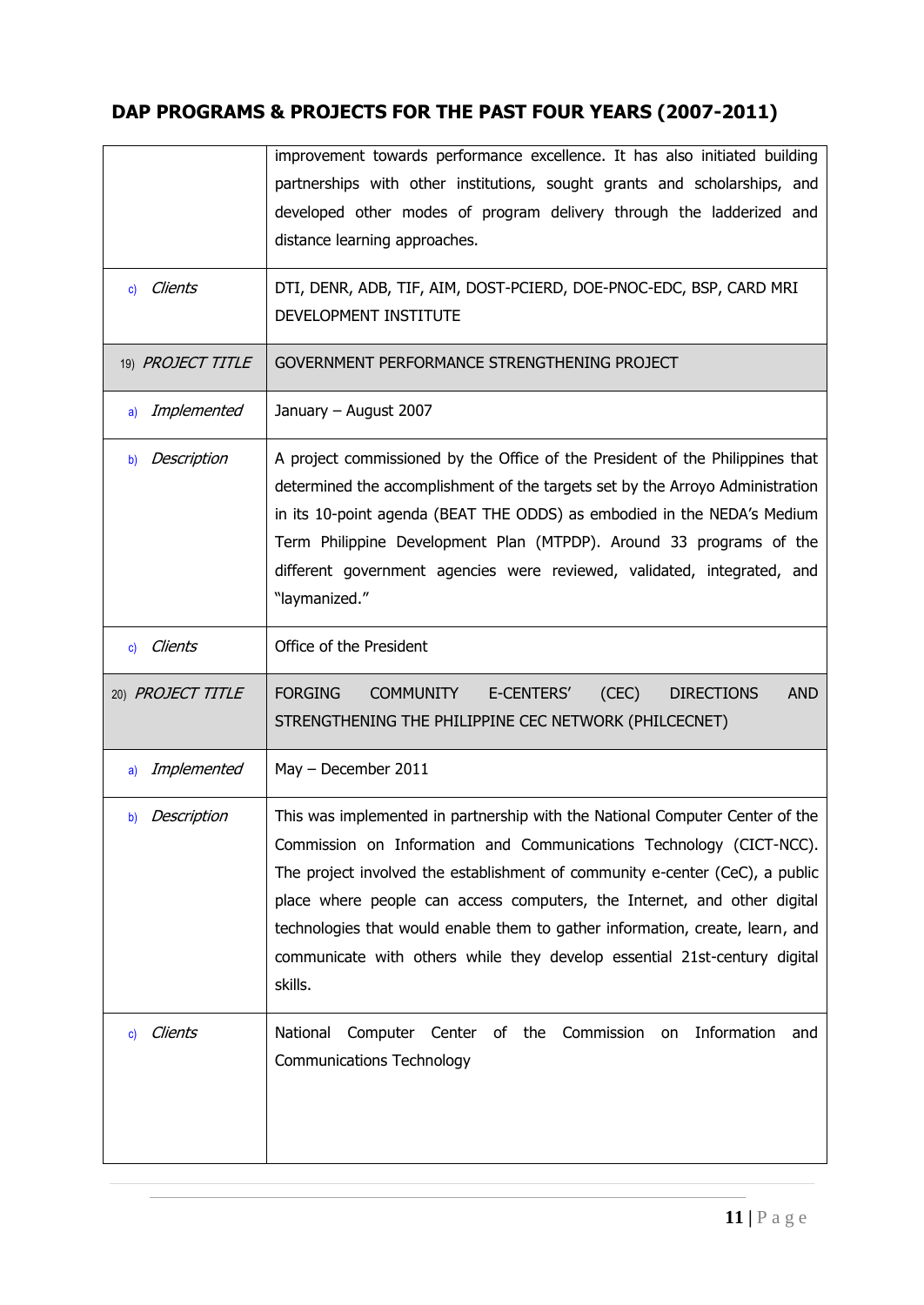| 21) PROJECT TITLE | <b>GOVERNMENT RATIONALIZATION PLAN</b>                                                                                                                                                                                                                                                                                                                                                                                                                                                                                                                                                                                                                   |
|-------------------|----------------------------------------------------------------------------------------------------------------------------------------------------------------------------------------------------------------------------------------------------------------------------------------------------------------------------------------------------------------------------------------------------------------------------------------------------------------------------------------------------------------------------------------------------------------------------------------------------------------------------------------------------------|
| Implemented<br>a) | 2005                                                                                                                                                                                                                                                                                                                                                                                                                                                                                                                                                                                                                                                     |
| Description<br>b) | The Academy assisted the Departments/Agencies in the process of crafting<br>their rationalization plans up to their execution, while simultaneously providing<br>technical and process management assistance to the DBM. Since the start of<br>the Program in 2005, the Academy has provided capability enhancement<br>interventions to the DBM Composite Teams to strengthen their competencies<br>in the implementation of the Rationalization Program.                                                                                                                                                                                                |
| c) Clients        | Department of Budget and Management                                                                                                                                                                                                                                                                                                                                                                                                                                                                                                                                                                                                                      |
| 22) PROJECT TITLE | MASTER IN PUBLIC MANAGEMENT, MAJOR IN BIODIVERSITY CONSERVATION<br>MANAGEMENT (MPM-BCM)                                                                                                                                                                                                                                                                                                                                                                                                                                                                                                                                                                  |
| Implemented<br>a) | January 2007 - March 2009                                                                                                                                                                                                                                                                                                                                                                                                                                                                                                                                                                                                                                |
| Description<br>b) | In partnership with the Department of Environment and Natural Resources, the<br>second batch of this Masteral program opened in June 2007 with 30 middle<br>managers from the DENR national and regional offices. As an off-shoot of the<br>first MPM-BCM program, and to aid in the curriculum development of the legal<br>and institutional framework of the Program, the Academy assisted the DENR in<br>developing a Manual of Operations on Wildlife Law Enforcement, and in<br>conducting a technical and policy research towards developing DENR<br>Administrative Orders on wildlife collection, commercial use and humane<br>treatment and care |
| Clients<br>C)     | Department of Environment and Natural Resources                                                                                                                                                                                                                                                                                                                                                                                                                                                                                                                                                                                                          |
| 23) PROJECT TITLE | CONVERSION OF BIOMASS INTO FUEL: A PILOT DEMONSTRATION PROJECT<br>IN THE PHILIPPINES, AS PART OF THE GLOBAL BIOMASS ASSESSMENT AND<br>COMPENDIUM OF TECHNOLOGIES PROJECT OF THE UNITED NATIONS<br>ENVIRONMENT PROGRAMME (UNEP)                                                                                                                                                                                                                                                                                                                                                                                                                           |
| Implemented<br>a) | August 2007 - September 2010                                                                                                                                                                                                                                                                                                                                                                                                                                                                                                                                                                                                                             |
| Description<br>b) | The Academy's training cum research program on renewable energy that was<br>implemented in response with the government's policy of reducing the                                                                                                                                                                                                                                                                                                                                                                                                                                                                                                         |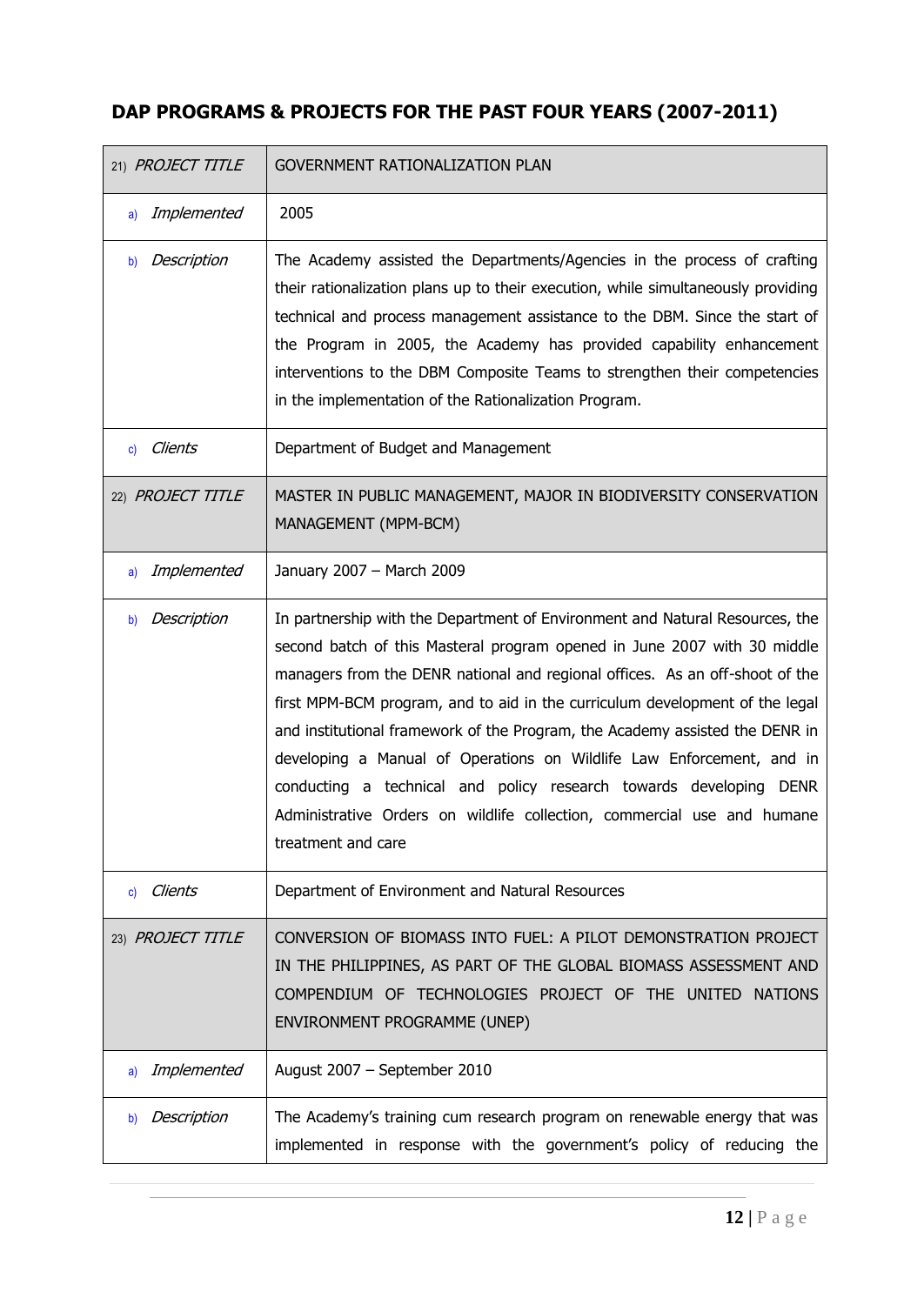|                         | country's dependence on imported fuel.                                                                                                                                                                                                                                                                                                                                                                                                                                                                                                                                                                                                                                                                                                                                                                           |
|-------------------------|------------------------------------------------------------------------------------------------------------------------------------------------------------------------------------------------------------------------------------------------------------------------------------------------------------------------------------------------------------------------------------------------------------------------------------------------------------------------------------------------------------------------------------------------------------------------------------------------------------------------------------------------------------------------------------------------------------------------------------------------------------------------------------------------------------------|
| Clients<br>c)           | United Nations Environment Programme                                                                                                                                                                                                                                                                                                                                                                                                                                                                                                                                                                                                                                                                                                                                                                             |
| 24) PROJECT TITLE       | RENEWABLE ENERGY TRAINING PROGRAMS FOR THE DEPARTMENT OF<br>ENERGY'S CAPACITY BUILDING TO REMOVE BARRIERS FOR RENEWABLE<br>ENERGY DEVELOPMENT (CBRED) PROJECT                                                                                                                                                                                                                                                                                                                                                                                                                                                                                                                                                                                                                                                    |
| Implemented<br>a)       | January 2007 - September 2008                                                                                                                                                                                                                                                                                                                                                                                                                                                                                                                                                                                                                                                                                                                                                                                    |
| Description<br>b)       | The Academy's training cum research program on renewable energy that was<br>implemented in response with the government's policy of reducing the<br>country's dependence on imported fuel.                                                                                                                                                                                                                                                                                                                                                                                                                                                                                                                                                                                                                       |
| Clients<br>$\mathbf{c}$ | Department of Energy                                                                                                                                                                                                                                                                                                                                                                                                                                                                                                                                                                                                                                                                                                                                                                                             |
| 25) PROJECT TITLE       | CREATION OF LEARNING PACKAGES FOR CAPACITY BUILDING OF E-<br>GOVERNANCE CHAMPIONS ON<br>INFORMATION<br><b>COMMUNICATION</b><br>AND<br>TECHNOLOGY (ICT); PROJECT MANAGEMENT AND ORIENTATION OF LOCAL<br>CHIEF EXECUTIVES AND BARANGAY OFFICIALS ON E-GOVERNANCE.                                                                                                                                                                                                                                                                                                                                                                                                                                                                                                                                                  |
| Implemented<br>a)       | November 2006 - May 2007                                                                                                                                                                                                                                                                                                                                                                                                                                                                                                                                                                                                                                                                                                                                                                                         |
| Description<br>b)       | The Academy, in collaboration with the National Association of e-Governance<br>Champions, Inc. (NALEGOCI), provided technical assistance towards<br>developing the capacities of decision makers and implementers of e-<br>Governance in local government units (LGUs). Learning packages were<br>developed purposively for:<br>a) local chief executives (LCEs), to empower them to proactively plan and lead<br>the LGU's e-Governance programme;<br>b) barangay officials, to increase their awareness on e-Government;<br>c) LGU managers and IT officers, to provide them with introductory training for<br>on the management of ICT projects focusing on key decisions and<br>management points for ICT project managers, in consideration that they will<br>be acting as the LGUs' e-Governance Champions |
| Clients<br>C)           | <b>LGUs</b>                                                                                                                                                                                                                                                                                                                                                                                                                                                                                                                                                                                                                                                                                                                                                                                                      |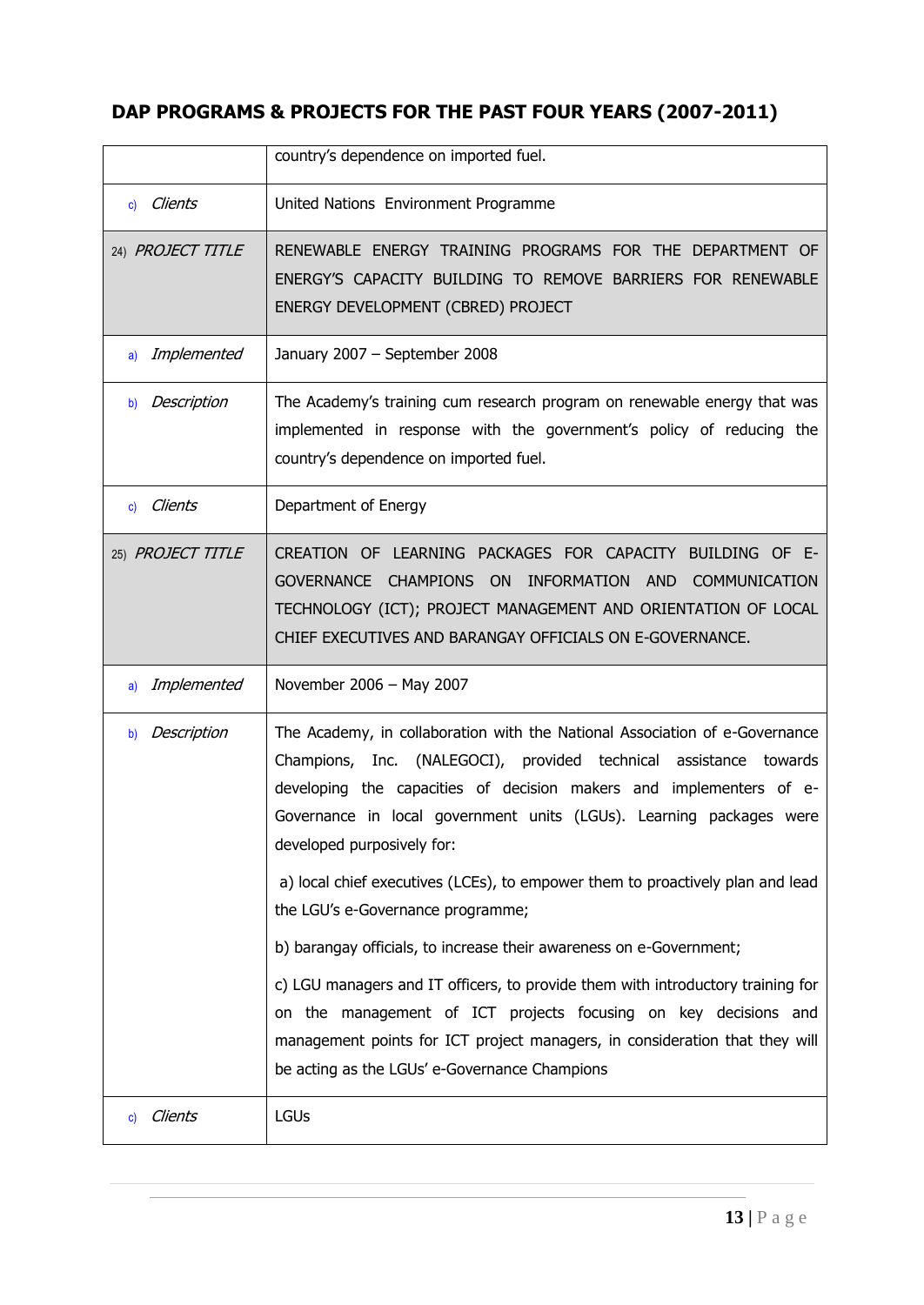| 26) PROJECT TITLE       | DEVELOPING PRODUCTIVITY AND QUALITY (P&Q) SPECIALISTS IN REGION I                                                                                                                                                                                                                                                                                                                                                                                                                                                                                                                                                                                                                                                          |
|-------------------------|----------------------------------------------------------------------------------------------------------------------------------------------------------------------------------------------------------------------------------------------------------------------------------------------------------------------------------------------------------------------------------------------------------------------------------------------------------------------------------------------------------------------------------------------------------------------------------------------------------------------------------------------------------------------------------------------------------------------------|
| Implemented<br>a)       | April - December 2007                                                                                                                                                                                                                                                                                                                                                                                                                                                                                                                                                                                                                                                                                                      |
| Description<br>b)       | This was implemented in coordination with the Regional Development Council,<br>where the individual members mobilized themselves into a Regional and<br>Provincial Pool of Productivity and Quality Consultants (RPPPQC). The<br>customized training was patterned after the Asian Productivity Organization's<br>(APO) Productivity Education, Training and Accredited Learning Systems<br>(PETALS) program that recognizes individuals as Productivity Specialists via a<br>certification after successfully passing through a classroom training that<br>includes the practicum, written examination, and the implementation of<br>individual Productivity and Quality Action Project (PQuAP) based on action<br>plans. |
| Clients<br>c)           | Regional Development Council for Region I                                                                                                                                                                                                                                                                                                                                                                                                                                                                                                                                                                                                                                                                                  |
| 27) PROJECT TITLE       | DEVELOPMENT OF PRODUCTIVITY SPECIALISTS (DPS)                                                                                                                                                                                                                                                                                                                                                                                                                                                                                                                                                                                                                                                                              |
| Implemented<br>a)       | Annual Implementation                                                                                                                                                                                                                                                                                                                                                                                                                                                                                                                                                                                                                                                                                                      |
| Description<br>b)       | This is an annual APO hosting of the DPS Basic Course for the last 15 years.<br>The 2007 implementation saw significant changes/innovations such as the<br>introduction and integration of PETALS framework of the APO highlighting the<br>6 core competencies of a productivity specialist, the written examination and<br>the performance evaluation of each participant. The result of the performance<br>evaluation of the course implementation will be considered as a major factor in<br>the screening process for the Advanced Course to be held in Malaysia.                                                                                                                                                      |
| Clients<br>$\mathbf{c}$ | 20 APO-Members Countries                                                                                                                                                                                                                                                                                                                                                                                                                                                                                                                                                                                                                                                                                                   |
| 28) PROJECT TITLE       | ELECTRONIC BUSINESS PERMIT AND LICENSING SYSTEM (BPLS)                                                                                                                                                                                                                                                                                                                                                                                                                                                                                                                                                                                                                                                                     |
| Implemented<br>a)       | 2004 to 2011                                                                                                                                                                                                                                                                                                                                                                                                                                                                                                                                                                                                                                                                                                               |
| Description<br>b)       | The Electronic Permit and Licensing System (eBPLS), is a web-based,<br>internet/intranet-capable system using open source technology.                                                                                                                                                                                                                                                                                                                                                                                                                                                                                                                                                                                      |
| Clients<br>$\mathbf{c}$ | 275 LGUs                                                                                                                                                                                                                                                                                                                                                                                                                                                                                                                                                                                                                                                                                                                   |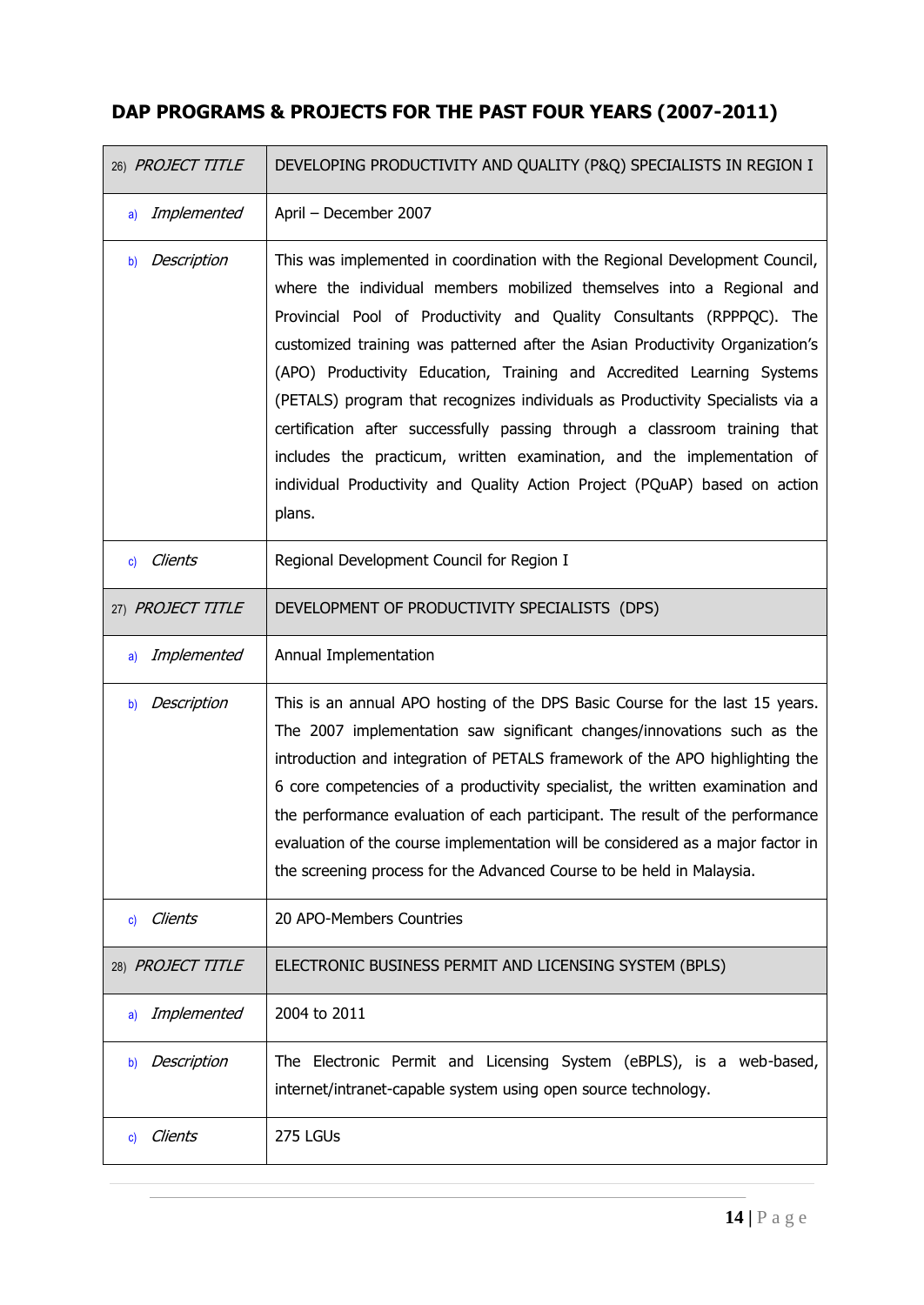| 29) PROJECT TITLE    | <b>PUBLICATIONS</b>                                                                                                                                                                                                                                                                                                                                                                                                                                                                                                                           |
|----------------------|-----------------------------------------------------------------------------------------------------------------------------------------------------------------------------------------------------------------------------------------------------------------------------------------------------------------------------------------------------------------------------------------------------------------------------------------------------------------------------------------------------------------------------------------------|
| Implemented<br>a)    |                                                                                                                                                                                                                                                                                                                                                                                                                                                                                                                                               |
| Description<br>b)    | How to Conduct Project Feasibility Studies<br>Modules on Development and Training on Participatory Local Social<br>$\bullet$<br>Development, prepared in partnership with the Nihon Fukushi University<br>and the Institute for Alternative Systems of Social Welfare and<br>Development,<br>Implementing E.O. 366: A Practical Guide to Managing the Change<br>Processes of the Rationalization Program,<br>Training modules on ecological tourism (final draft) in partnership with<br>DENR-Protected Areas and Wildlife Bureau (DENR-PAWB) |
| <b>Clients</b><br>C) | Various public and private organizations and individuals                                                                                                                                                                                                                                                                                                                                                                                                                                                                                      |
| 30) PROJECT TITLE    | COURSE ON EFFECTIVE LOCAL LEGISLATION (PUBLIC OFFERING 1 & 2)                                                                                                                                                                                                                                                                                                                                                                                                                                                                                 |
| Implemented<br>a)    | July 2010 up to present                                                                                                                                                                                                                                                                                                                                                                                                                                                                                                                       |
| Description<br>b)    | Course on Effective Local Legislation is normally offered by the Academy<br>through its Center for Governance along with other capacity building programs<br>for local functionaries and authorities. The course aims to enhance the<br>legislative skills of elected vice mayor, members of the Sanggunian, and<br>legislative staff.                                                                                                                                                                                                        |
| <b>Clients</b><br>C) | City Government of:<br>Sebaste, Antique<br>$\bullet$<br>Sablayan, Occidental Mindoro<br>$\bullet$<br>Laoang, North Samar<br>Sorsogon City, Sorsogon<br>Malay, Aklan<br>$\bullet$<br>Cabagan, Isabela<br>$\bullet$<br>San Jose, Camarines Sur<br>Aparri, Cagayan                                                                                                                                                                                                                                                                               |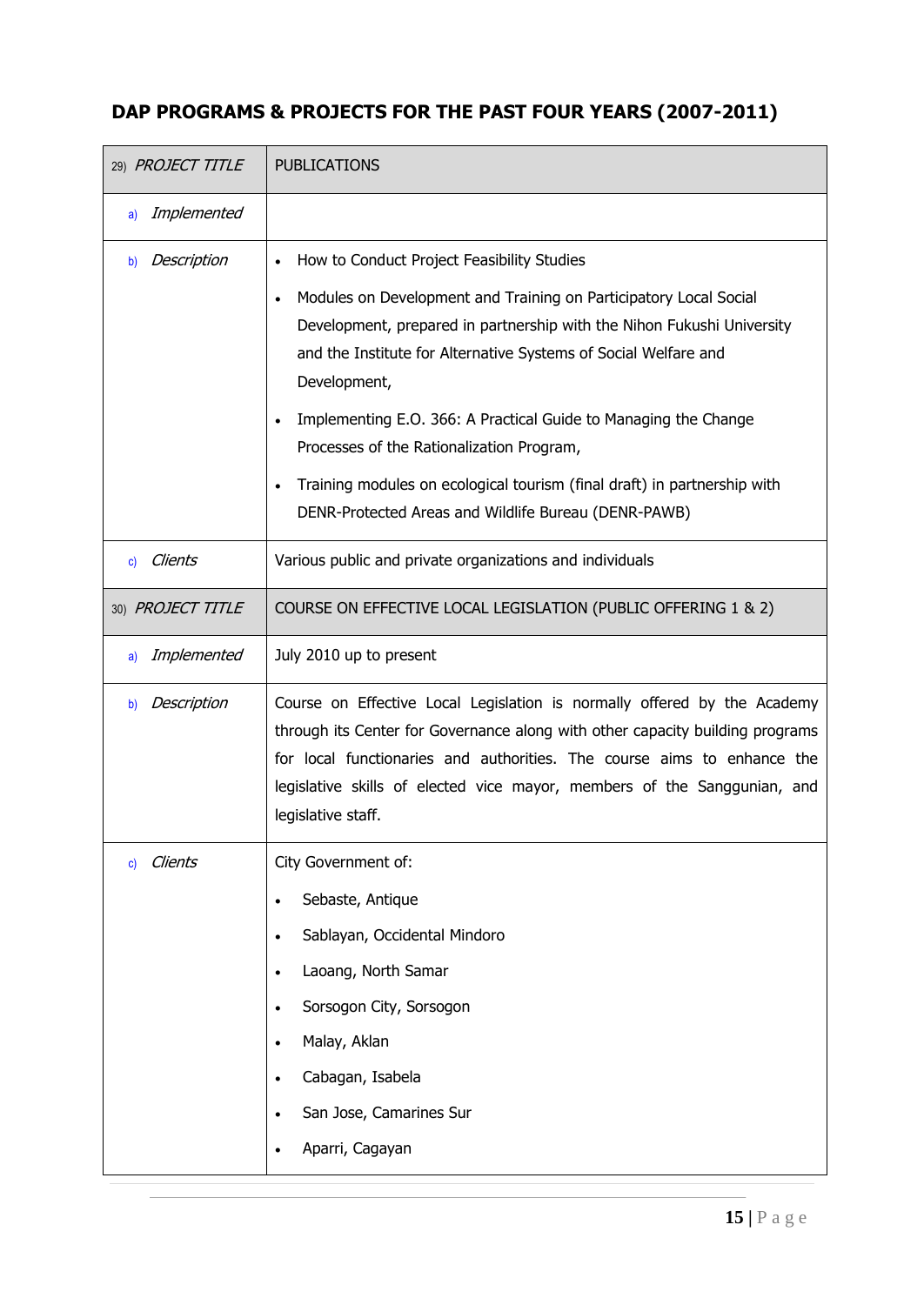| 31) PROJECT TITLE | <b>AND</b><br>SEMINAR-WORKSHOP<br><b>ON</b><br><b>REVENUE</b><br><b>GENERATION</b><br><b>RESOURCE</b><br><b>MOBILIZATION</b>                                                                                                                                                                                                                                                                                                                                                                                                                                                                                                                                                                                                                                                                |
|-------------------|---------------------------------------------------------------------------------------------------------------------------------------------------------------------------------------------------------------------------------------------------------------------------------------------------------------------------------------------------------------------------------------------------------------------------------------------------------------------------------------------------------------------------------------------------------------------------------------------------------------------------------------------------------------------------------------------------------------------------------------------------------------------------------------------|
| Implemented<br>a) | August - October 2010                                                                                                                                                                                                                                                                                                                                                                                                                                                                                                                                                                                                                                                                                                                                                                       |
| Description<br>b) | In the light of increasing responsibilities being devolved to LGUs and the rising<br>level and quality of services demanded by local communities, it is imperative<br>that local authorities improve their revenue generation, management and<br>mobilization capacities. This prompted the Development Academy of the<br>Philippines (DAP) through its Center for Governance's Local Development<br>Office to pioneer the conceptualization of a revenue generation framework that<br>would assist LGUs make rational and strategic choices in revenue generation<br>and resource mobilization.                                                                                                                                                                                            |
| Clients<br>C)     | • Aklan<br>Puerto Princesa<br>Zambales<br>$\bullet$                                                                                                                                                                                                                                                                                                                                                                                                                                                                                                                                                                                                                                                                                                                                         |
| 32) PROJECT TITLE | <b>MASTER</b><br>IN<br><b>PUBLIC</b><br><b>MANAGEMENT</b><br><b>MAJOR</b><br>IN<br><b>HEALTH</b><br><b>SYSTEMS</b><br>DEVELOPMENT (BASIC COURSE ON PROJECT MANAGEMENT FOR THE<br>DOCTORS TO THE BARRIOS)                                                                                                                                                                                                                                                                                                                                                                                                                                                                                                                                                                                    |
| Implemented<br>a) | April - May 2010                                                                                                                                                                                                                                                                                                                                                                                                                                                                                                                                                                                                                                                                                                                                                                            |
| Description<br>b) | In pursuit of developing and implementing health care reforms through<br>FOURmula 1 for Health (F1) Strategies, the Department of Health recognizes<br>the need for capacity building of health human resources, specifically health<br>program implementers. In as much as programs and projects serve as vehicles<br>for the realization of health care reforms and objectives, the health personnel<br>involved in project and program planning and management are envisioned to<br>be equipped with competencies that will aid them to efficiently design and<br>implement health programs and projects. The DOH Retraining and Retooling<br>(RR Plan) has identified project development and management training<br>program as a strategy driven intervention for its human resources. |
| Clients<br>C)     | Department of Health                                                                                                                                                                                                                                                                                                                                                                                                                                                                                                                                                                                                                                                                                                                                                                        |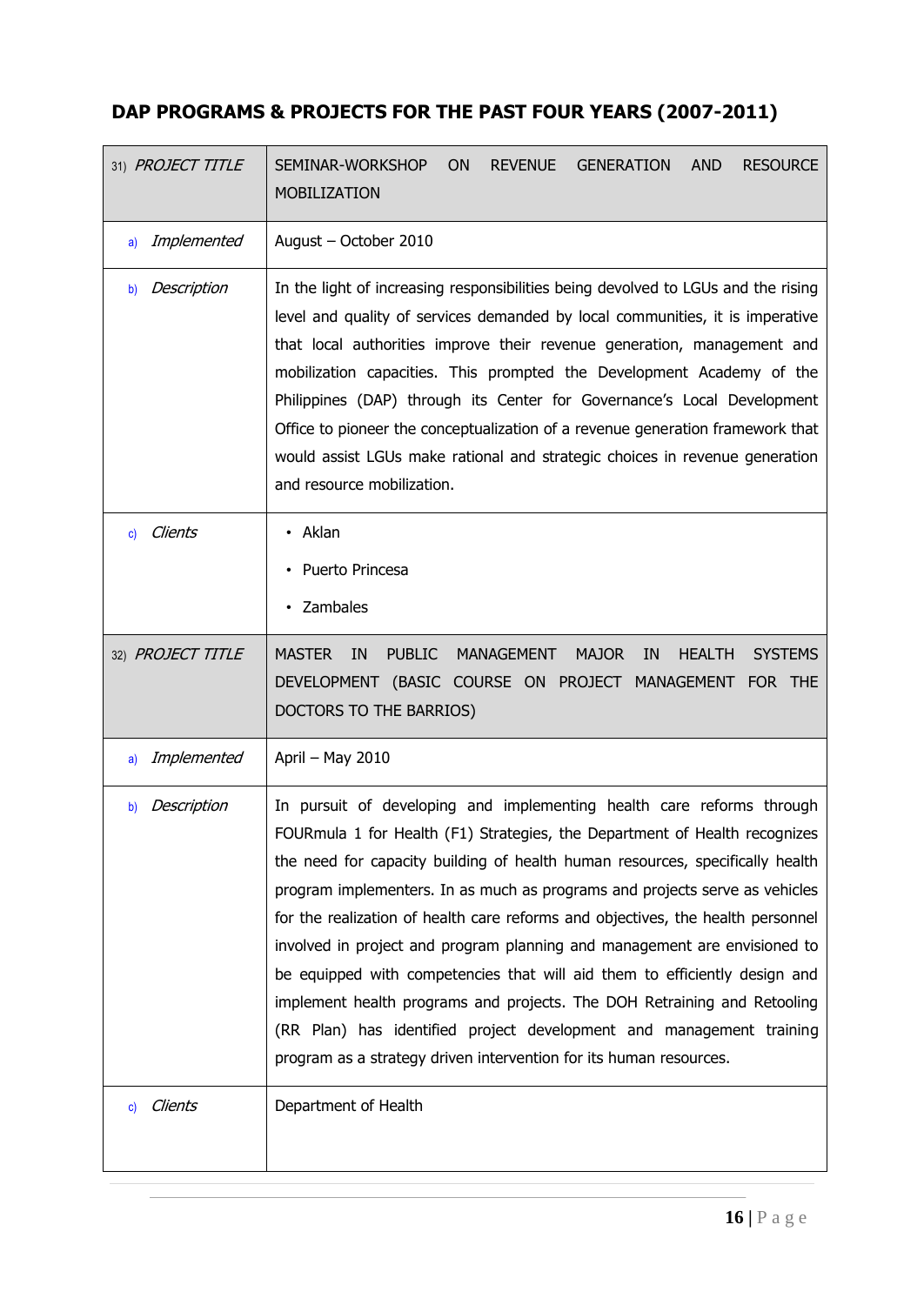| 33) PROJECT TITLE | DOH-INTRODUCTORY COURSE ON HEALTH BUSINESS PLANNING                                                                                                                                                                                                                                                                                                                                                                                                                                                                                                                                                                                                                                                                                                                                                                                          |
|-------------------|----------------------------------------------------------------------------------------------------------------------------------------------------------------------------------------------------------------------------------------------------------------------------------------------------------------------------------------------------------------------------------------------------------------------------------------------------------------------------------------------------------------------------------------------------------------------------------------------------------------------------------------------------------------------------------------------------------------------------------------------------------------------------------------------------------------------------------------------|
| Implemented<br>a) | 2007 to present                                                                                                                                                                                                                                                                                                                                                                                                                                                                                                                                                                                                                                                                                                                                                                                                                              |
| Description<br>b) | The Introductory Course on Health Business Planning is a five-day residential<br>training that offers both theoretical and practical inputs to shift the perspective<br>of local health planners, managers and implementers towards a more<br>businesslike orientation in managing and operating health services, facilities<br>and programs, while upholding health system values of equity, efficiency and<br>social accountability. It will present key concepts and principles that can shape<br>a well-performing and sustainable local health delivery system. The course will<br>also showcase practical schemes and examples that can stimulate interest and<br>actions to enhance design and delivery of existing or new local health service<br>facility, program or system.                                                       |
| Clients<br>C)     | Department of Health                                                                                                                                                                                                                                                                                                                                                                                                                                                                                                                                                                                                                                                                                                                                                                                                                         |
| 34) PROJECT TITLE | LEADERSHIP EXCELLENCE AND DEVELOPMENT COURSE                                                                                                                                                                                                                                                                                                                                                                                                                                                                                                                                                                                                                                                                                                                                                                                                 |
| Implemented<br>a) | September 2010                                                                                                                                                                                                                                                                                                                                                                                                                                                                                                                                                                                                                                                                                                                                                                                                                               |
| Description<br>b) | In order to effectively perform their duties and responsibilities as development<br>managers of their respective municipalities and respond to the challenges of<br>local governance, the Leadership Excellence And Development Course (LEAD)<br>was designed by the Development Academy of the Philippines (DAP) to help<br>local chief executives prepare for their newly assumed functions.<br>LEAD is an intensive five day live-out course designed to help elected local<br>chief executives to imbibe a more strategic management orientation in dealing<br>with the requirements and challenges of local governance and development. It<br>aims to equip newly elected and returning mayor with the fundamental<br>knowledge and skills to perform the key function and responsibilities of<br>development managers and facilitators |
| Clients<br>C)     | $\bullet$ 22 LGUs<br>• Customized for Municipality Government of Albay:<br>Rapu-rapu<br>Polangui<br>Malilipot                                                                                                                                                                                                                                                                                                                                                                                                                                                                                                                                                                                                                                                                                                                                |